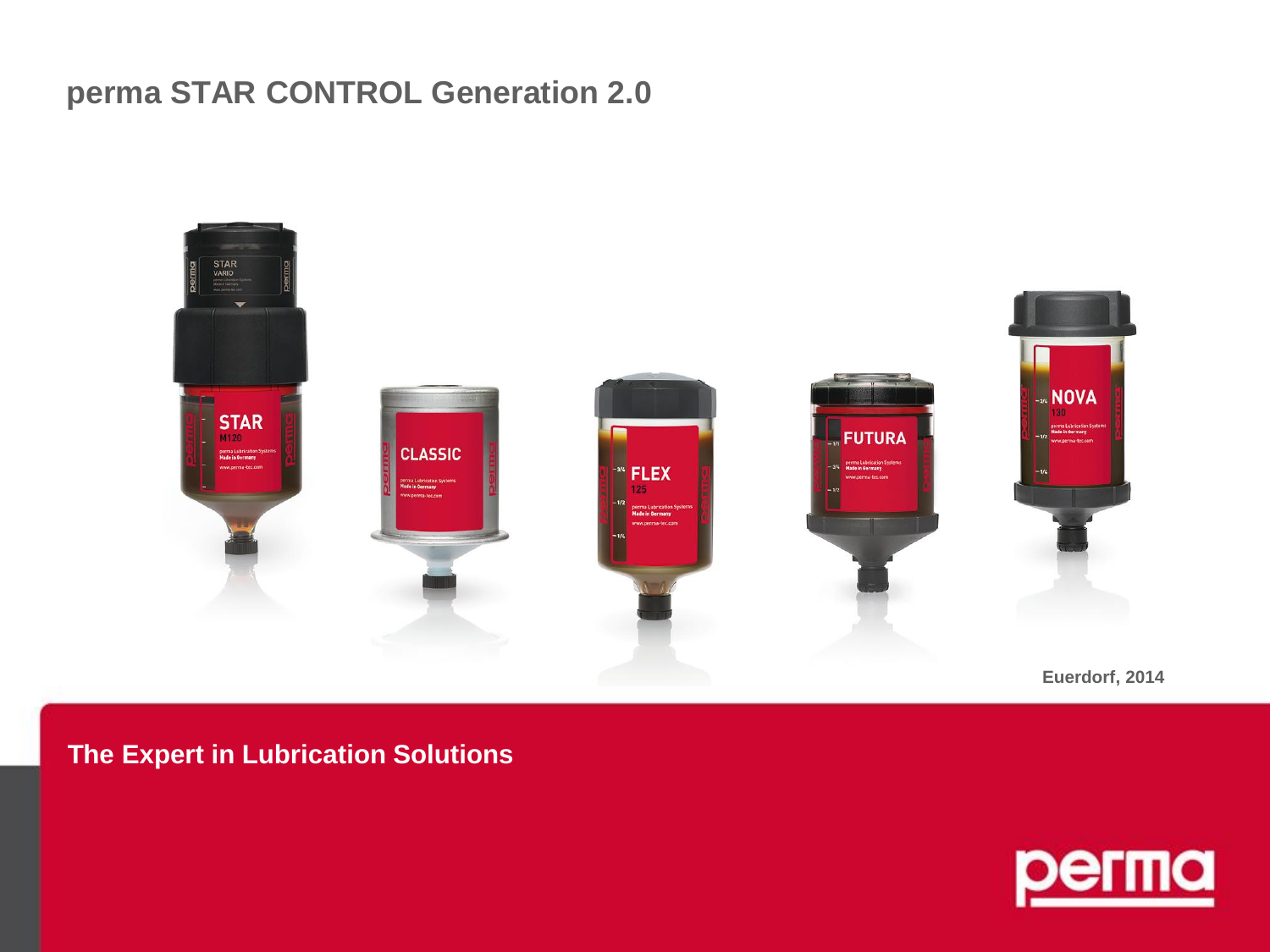# **perma STAR CONTROL comparison new vs. old**





|                              | <b>STAR CONTROL Gen. 2.0</b>                                                          | <b>STAR CONTROL - old -</b>                                                                   |
|------------------------------|---------------------------------------------------------------------------------------|-----------------------------------------------------------------------------------------------|
| <b>Power supply</b>          | 9-30 V DC                                                                             | 15-25 V DC (30 V max.)                                                                        |
| <b>Operation mode</b>        | TIME + IMPULSE $\rightarrow$ in one unit                                              | 2 different drives<br><b>TIME / IMPULSE</b>                                                   |
| <b>Operating temperature</b> | -20 °C to +60 °C                                                                      | $-10$ °C to +50 °C                                                                            |
| <b>Pressure build-up</b>     | 6 bar                                                                                 | max. 5 bar                                                                                    |
| <b>Settings TIME mode</b>    | $112$ months<br>(Discharge amount per 100 OPhrs)<br>(= 36 Options + special versions) | $1, 3, 6, 12$ months<br>(Discharge amount per 100 OPhrs)<br>(= 12 Options + special versions) |
| <b>Settings IMPULSE mode</b> | $0.1$ bis $9.5$ cm <sup>3</sup> per impulse<br>$(= 99$ Options)                       | 0.26 / 0.53 / 1.06 / 2.11 cm <sup>3</sup> per impulse<br>$(= 12$ Options)                     |
| <b>RECOVERY function</b>     | <b>YES</b>                                                                            | <b>NO</b>                                                                                     |
| <b>PURGE function</b>        | <b>YES</b>                                                                            | <b>NO</b>                                                                                     |
| <b>PIN</b>                   | <b>YES</b>                                                                            | <b>NO</b>                                                                                     |

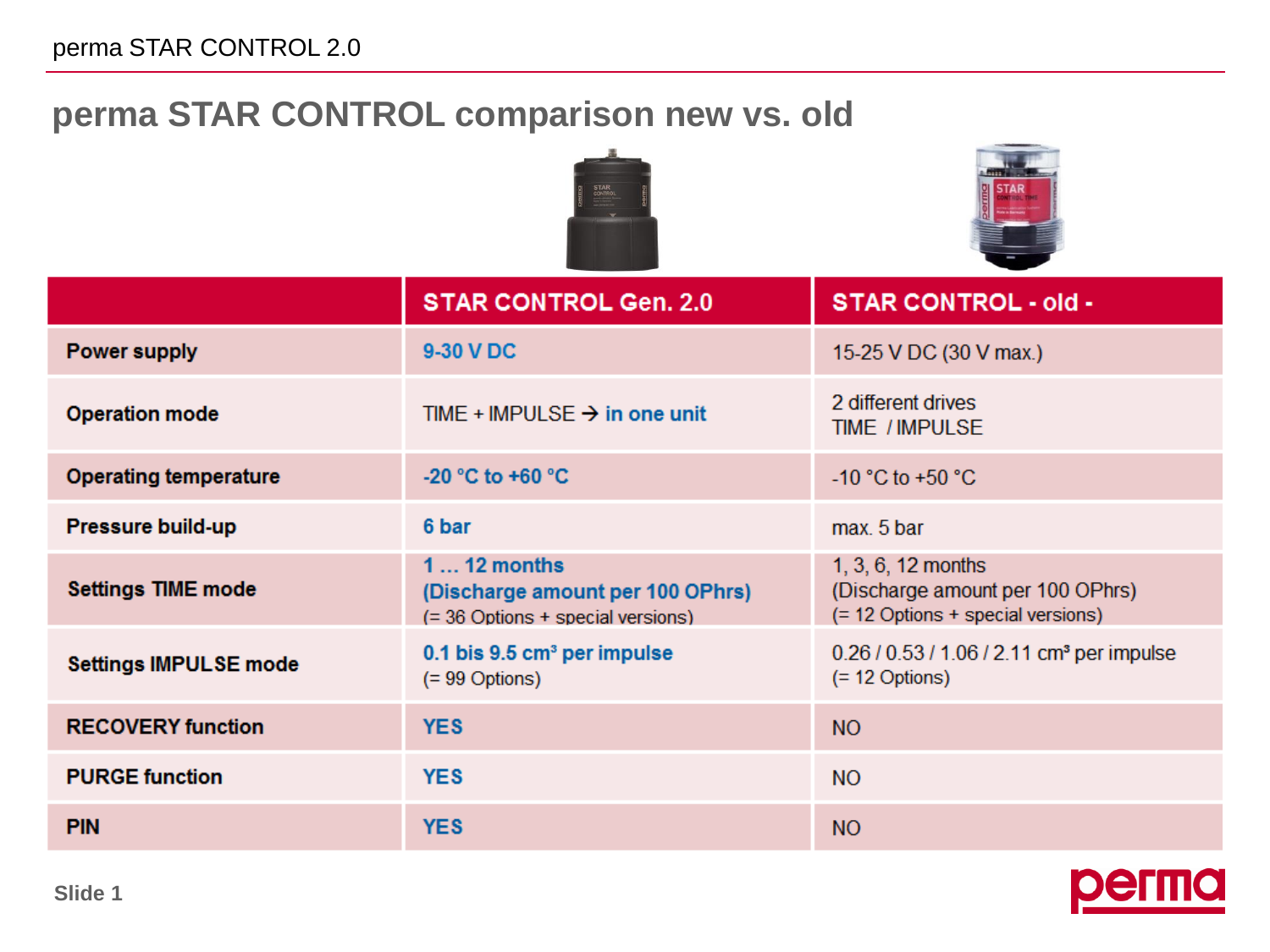# **Control panel**

#### **SET button, display Display**





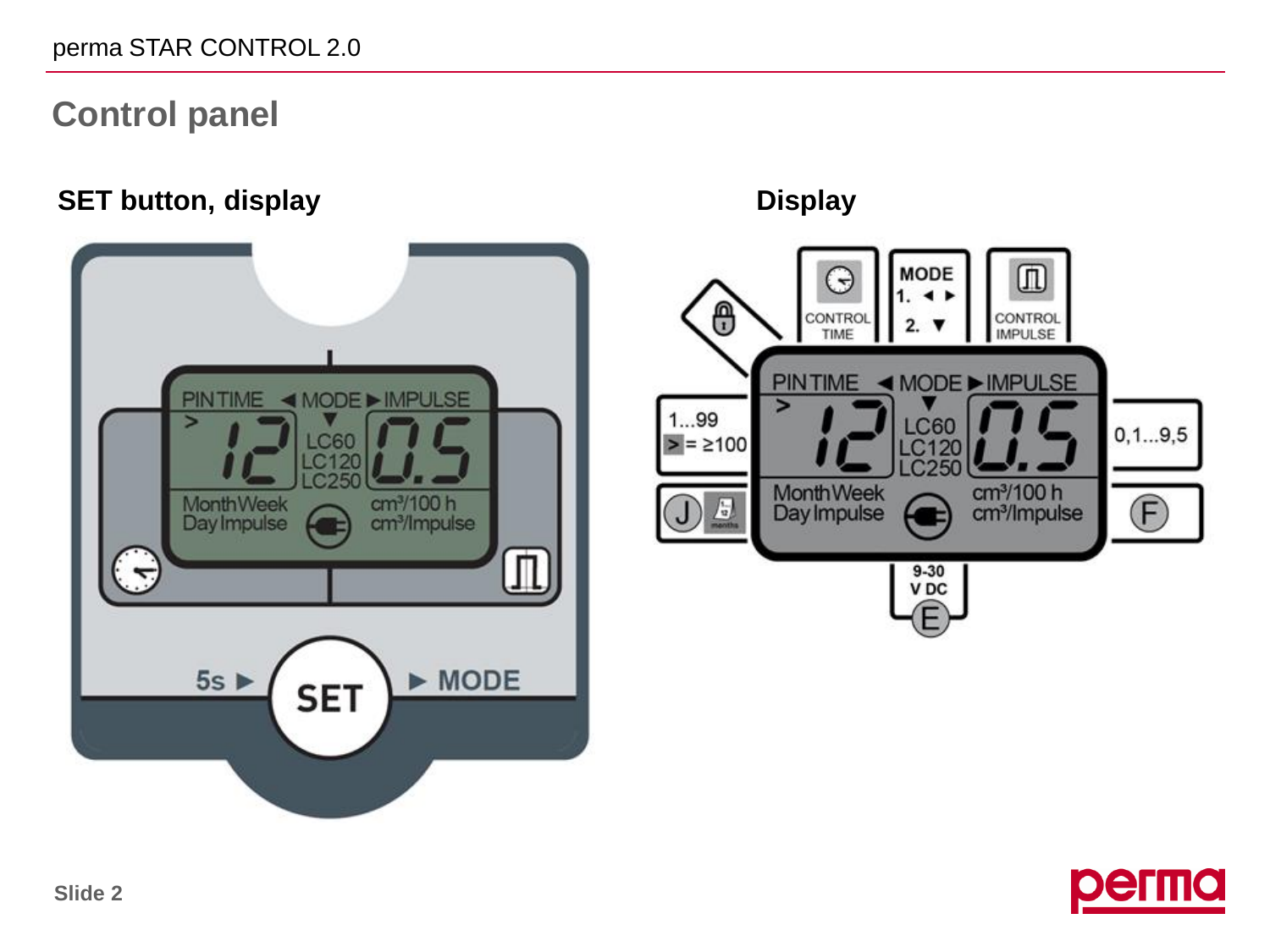## **Settings**

Settings are always displayed (even without external power supply)



Operating status is signalized via 3 LEDs (green / red)



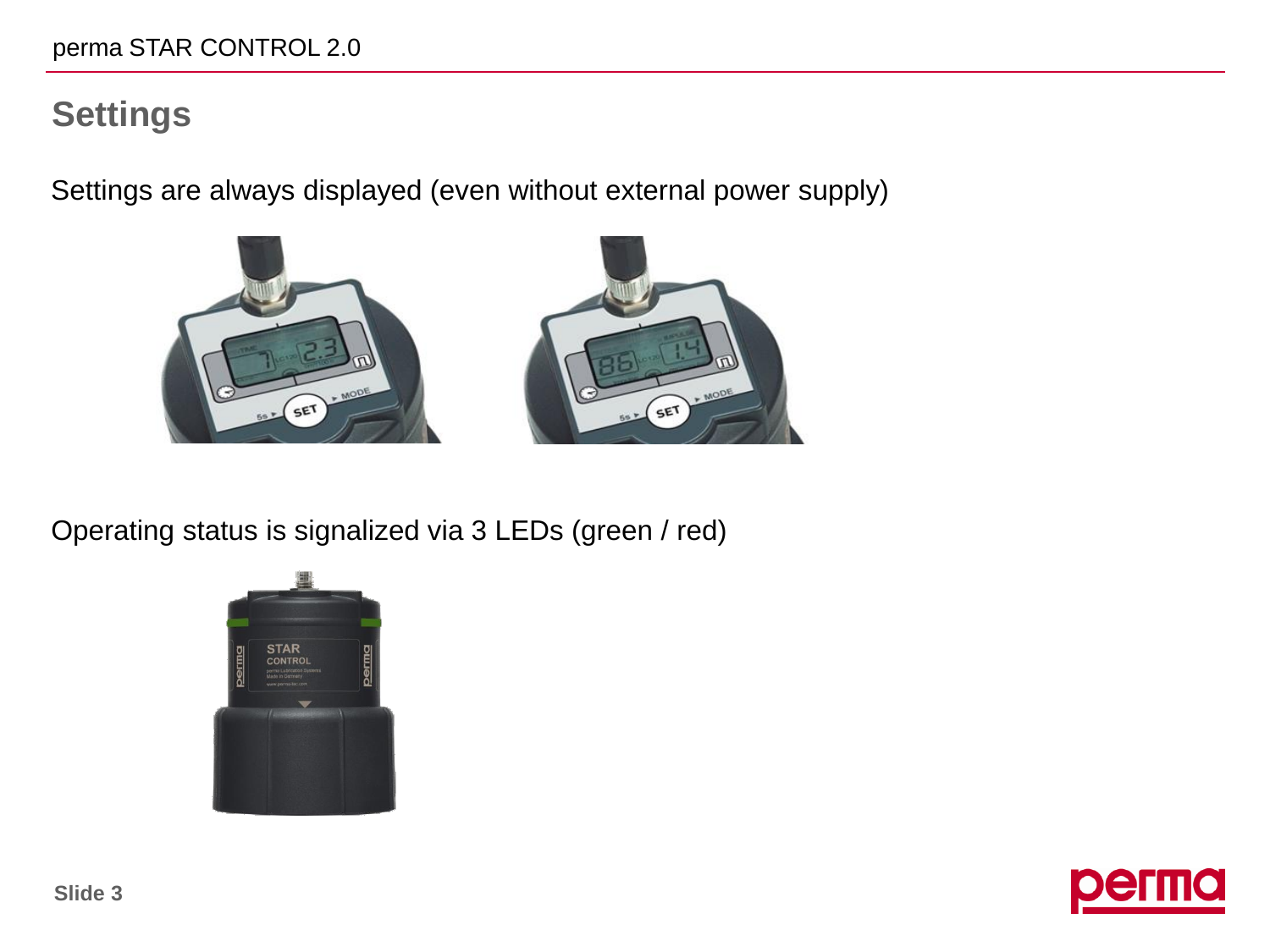# **Setting options**

### **TIME** mode: 36 options

| LC 60<br>[cm <sup>3</sup> /100 h]         | 8.2  | 4.1  | 2.7 | 2,0                            | 1,6   | 1,3        | 1,1           | 1,0 | 0.9                                                                       | 0.8 | 0.7   | 0,6 |
|-------------------------------------------|------|------|-----|--------------------------------|-------|------------|---------------|-----|---------------------------------------------------------------------------|-----|-------|-----|
| <b>LC 120</b><br>[cm <sup>3</sup> /100 h] | 16   | 8,2  | 5.4 | 4,1                            | 3,2   | 2,7        | 2,3           | 2,0 | 1,8                                                                       | 1,6 | 1.4   | 1,3 |
| LC 250<br>[cm <sup>3</sup> /100 h]        | 34   | 17   | 11  | 8,5                            | 6,8   | 5,7        | 4,8           | 4,2 | 3,8                                                                       | 3,4 | 3,1   | 2,8 |
|                                           |      |      |     |                                |       |            |               |     |                                                                           |     |       |     |
|                                           |      |      |     | $\overline{u}$<br><b>Month</b> | Month | ы<br>Month | <b>Aranth</b> |     |                                                                           | 旧   | Month |     |
| $\Delta t$ [hːmin]                        | 1:30 | 3:00 |     |                                |       |            |               |     | 4:36   6:06   7:36   9:06   10:36   12:12   13:42   15:12   16:42   18:12 |     |       |     |

### **IMPULSE** mode: 99 options

| $\frac{1}{2}$ cm <sup>2</sup> /lmpulse $\frac{1}{2}$ $\frac{1}{2}$ $\frac{1}{2}$ $\frac{1}{2}$ $\frac{1}{2}$ $\frac{1}{2}$ $\frac{1}{2}$ $\frac{1}{2}$ $\frac{1}{2}$ $\frac{1}{2}$ $\frac{1}{2}$ $\frac{1}{2}$ $\frac{1}{2}$ $\frac{1}{2}$ $\frac{1}{2}$ $\frac{1}{2}$ $\frac{1}{2}$ $\frac{1}{2}$ $\frac{1}{2}$ $\frac{1}{2$ |                                                                       |                                                          |  |  |  |  |  |  |    |    |    |
|-------------------------------------------------------------------------------------------------------------------------------------------------------------------------------------------------------------------------------------------------------------------------------------------------------------------------------|-----------------------------------------------------------------------|----------------------------------------------------------|--|--|--|--|--|--|----|----|----|
| LC 60                                                                                                                                                                                                                                                                                                                         |                                                                       | 600 300 200 150 120 100 86 75 67 60 50 43 37 33 30 27 25 |  |  |  |  |  |  |    |    |    |
| <b>LC 120</b>                                                                                                                                                                                                                                                                                                                 | 1200 600 400 300 240 200 171 150 133 120 100 86 75 67                 |                                                          |  |  |  |  |  |  | 60 | 55 | 50 |
| LC 250                                                                                                                                                                                                                                                                                                                        | 2500 1250 833 625 500 417 357 313 278 250 208 179 156 139 125 114 104 |                                                          |  |  |  |  |  |  |    |    |    |

| cm <sup>3</sup> /Impulse |    |    | 30 | 351 |    |    |    |    |    | $90$ $95$ $50$ $55$ $60$ $65$ | 70 | 751 |    |    |    | 8.0 8.5 8.0 8.5 |
|--------------------------|----|----|----|-----|----|----|----|----|----|-------------------------------|----|-----|----|----|----|-----------------|
| <b>LC 60</b>             | 23 | 21 | 20 |     | 15 | 13 | 12 | 11 | 10 | 9                             | 9  | 8   |    |    |    | 6               |
| <b>LC 120</b>            | 46 | 43 | 40 | 34  | 30 | 27 | 24 | 22 | 20 | 18                            | 17 | 16  | 15 | 14 | 13 | 13              |
| <b>LC 250</b>            | 96 | 89 | 83 | 71  | 62 | 56 | 50 | 45 | 42 | 38                            | 36 | 33  | 31 | 29 | 28 | 26              |

Different settings ensure that manufacturer lubrication specifications can be met.



**3 different sizes** 60 cm<sup>3</sup>, 120 cm<sup>3</sup> and 250 cm<sup>3</sup>

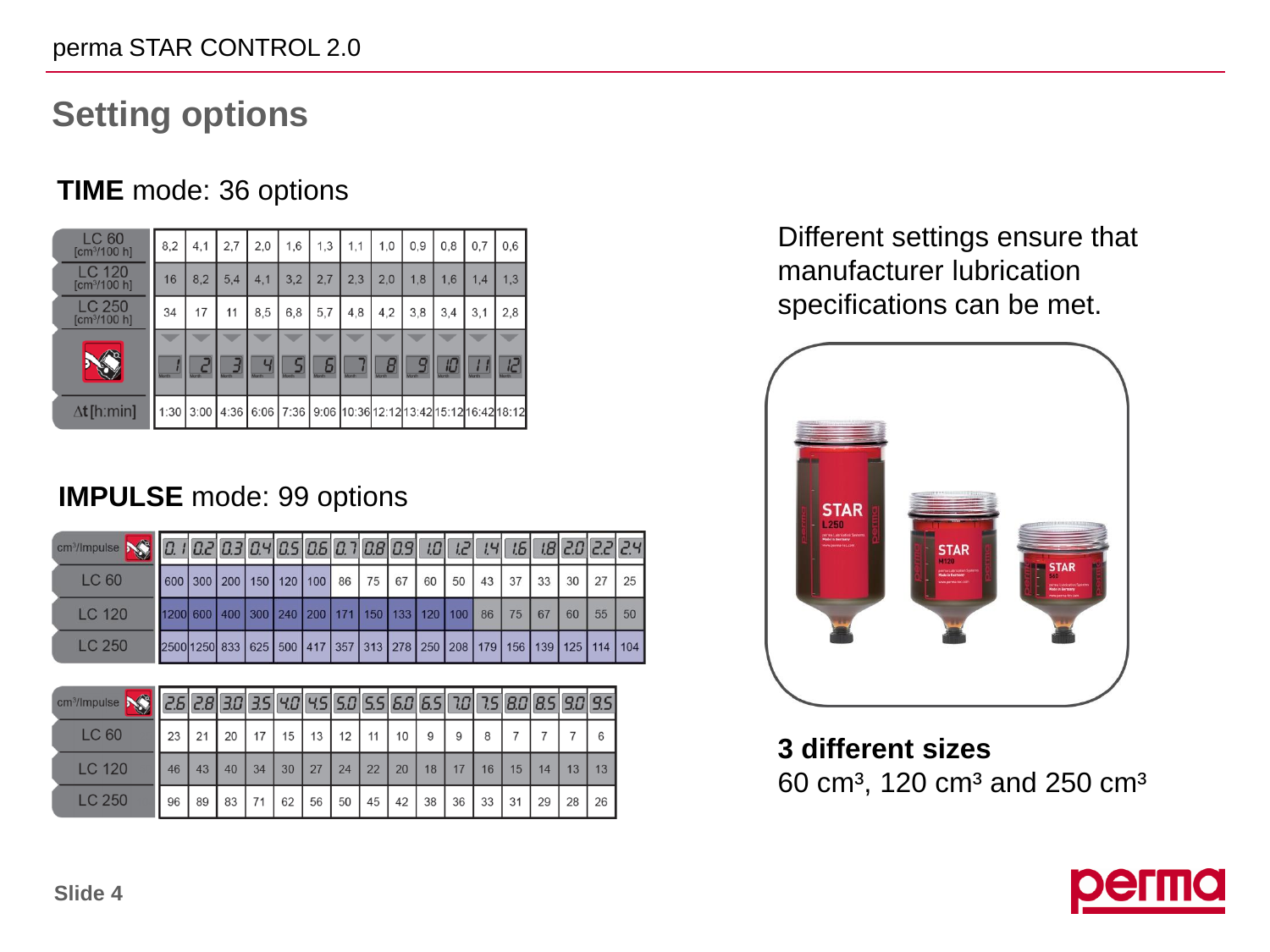# **Display of remaining time / impulses**

#### **TIME** mode

- Push SET to see information
- Remaining operating hours are displayed
- Max. value = 999 h (higher values will be displayed as  $P > 999$  h")
- Display works without power supply



- Information permanently visible on main screen
- Remaining discharge impulses are displayed
- Max. value = 99 remaining impulses (higher values will be displayed as  $\approx 99^\circ$ )





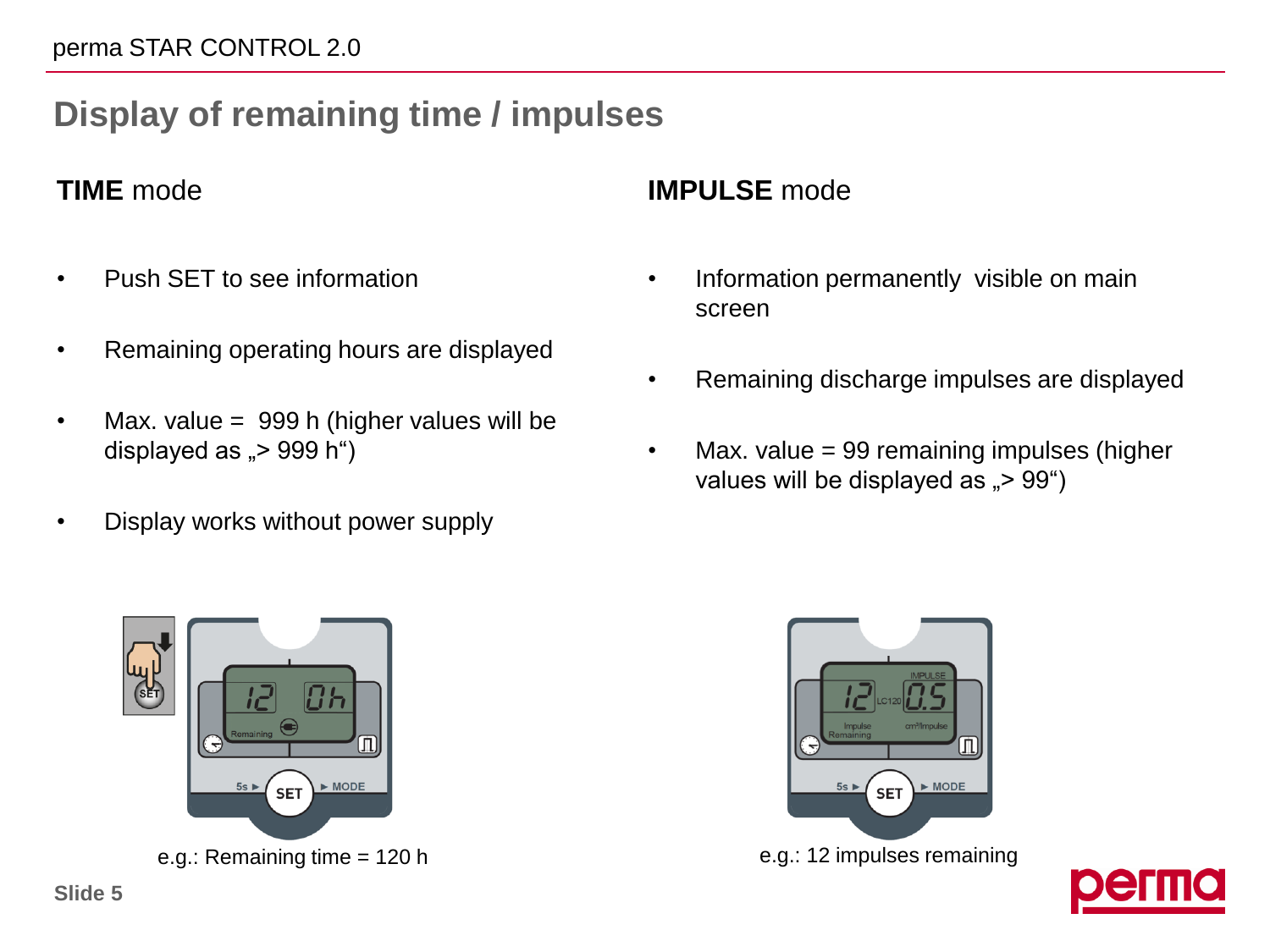#### perma STAR CONTROL 2.0

# **External power supply**

Connector for power supply









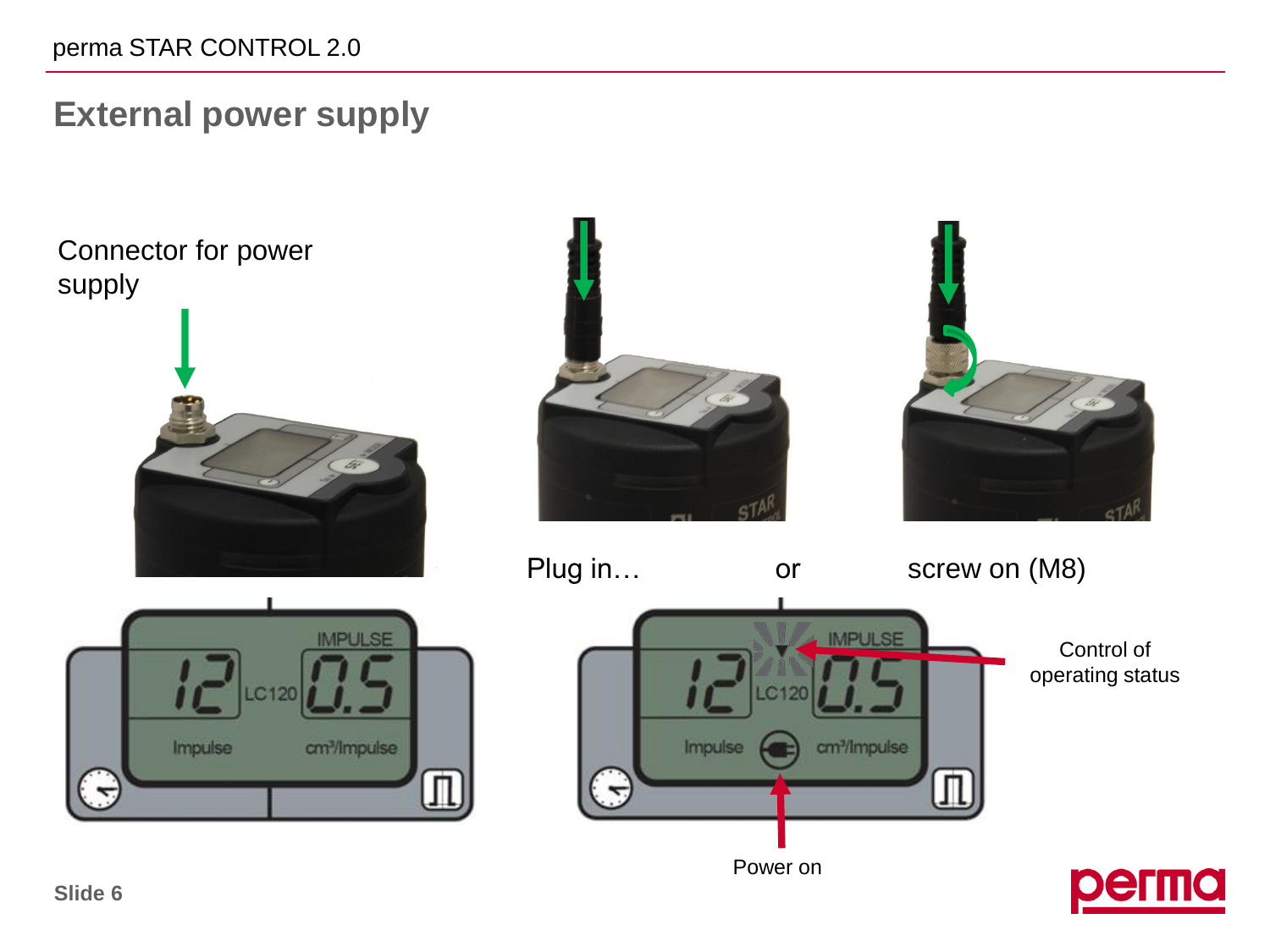#### perma STAR CONTROL 2.0

## **Part numbers**

- 108985 STAR CONTROL Drive Generation 2.0
- 101451 Cable STAR CONTROL 5 m
- 101452 Cable STAR CONTROL 10 m
- 109521 Adapter cable STAR CONTROL 30 cm angled
- 109519 Protection cap STAR L250 (requires Adapter cable 109521)
- 109520 Protection cap STAR M120 / S60 (requires Adapter cable 109521)

Give away perma bottle (can be ordered via [http://www.perma-onlineshop.com\)](http://www.perma-onlineshop.com/perma-Trinkflasche-0-75-l;00100_artikel_detail_en,,,78325,detail,artikel_nummer+1268.html)